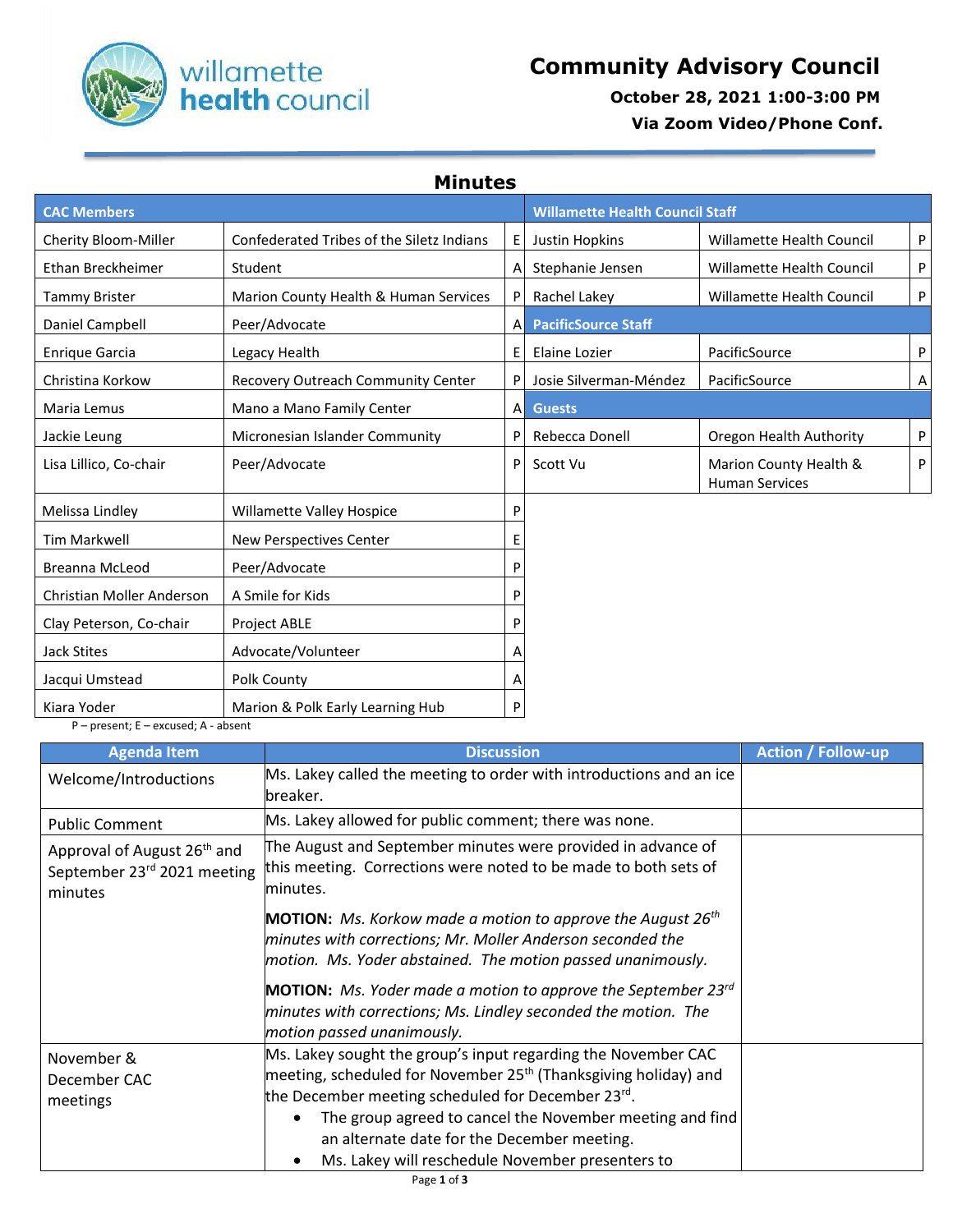| <b>Agenda Item</b>         | <b>Discussion</b>                                                                                             | <b>Action / Follow-up</b>    |
|----------------------------|---------------------------------------------------------------------------------------------------------------|------------------------------|
|                            | December or a later date.                                                                                     |                              |
|                            | Health Information Technology Ms. Jensen said the WHC Clinical Advisory Panel (CAP), has a                    | Stephanie Jensen             |
| (HIT) Collaboratived       | subcommittee called HIT Collaborative.                                                                        | CAP Program Manager          |
|                            | The HIT Collaborative is seeking a consumer/member<br>٠                                                       | sjensen@willamettehealthcoun |
|                            | representative to join their committee.                                                                       | cil.org                      |
|                            | Ms. Jensen explained the purpose of the HIT Collaborative<br>$\bullet$                                        |                              |
|                            | and the benefit of adding a member representative.                                                            |                              |
|                            | The HIT collaborative has convened twice as of this meeting                                                   |                              |
|                            | and is scheduled to meet in November and January.                                                             |                              |
|                            | Mr. Hopkins elaborated on the Collective platform; that it is<br>$\bullet$                                    |                              |
|                            | a provider-to-provider notification system that                                                               |                              |
|                            | electronically notifies a member's clinician/practitioner                                                     |                              |
|                            | when a member presents to a provider or emergency room                                                        |                              |
|                            | for care.                                                                                                     |                              |
|                            | The HIT collaborative will look at all things from Electronic<br>$\bullet$                                    |                              |
|                            | Medical Records to referral platforms (i.e., Unite Us).                                                       |                              |
|                            | Let Ms. Jensen or Ms. Lakey know if you are interested in                                                     |                              |
|                            | joining the HIT Collaborative.                                                                                |                              |
|                            | Mr. Hopkins expressed his appreciation and acknowledged the                                                   |                              |
| 2021 Community Benefit     | CAC's great work in their review and thoughtful discussion of the                                             |                              |
| Initiative (CBI) results & | 2021 CBI grants. Over \$1 million and 13 CAC-recommended grants                                               |                              |
| scoring tool               | were approved.                                                                                                |                              |
|                            |                                                                                                               |                              |
|                            | Ms. Lakey invited group discussion of the scoring tool and the                                                |                              |
|                            | application review process.                                                                                   |                              |
|                            | Ms. McLeod said she really liked that the scoring                                                             |                              |
|                            | tool/document was color-coded.                                                                                |                              |
|                            | Ms. Lindley proposed for the future, that the application                                                     |                              |
|                            | and the scoring criteria align; Ms. Korkow agreed.                                                            |                              |
|                            | It was suggested that the application be shortened and<br>$\bullet$                                           |                              |
|                            | changed to limit the amount of information and let                                                            |                              |
|                            | applicants know that certain parts (elements) of the                                                          |                              |
|                            | application may be weighed differently.                                                                       |                              |
|                            | Be more transparent about what the requirements are so                                                        |                              |
|                            | that applicants are informed and know screening criteria.                                                     |                              |
|                            | Follow-up meetings will be offered this year to applicants                                                    |                              |
|                            | who were not funded to talk about other funding<br>opportunities, technical assistance, or connecting them to |                              |
|                            | appropriate community partner(s).                                                                             |                              |
|                            | Consider splitting up the applications by groups of CAC                                                       |                              |
|                            | members who review different parts of the applications.                                                       |                              |
|                            | The group reflected on this year's process and scoring tool                                                   |                              |
|                            | and brainstormed improvements to implement for future                                                         |                              |
|                            | applications & scoring.                                                                                       |                              |
|                            | Ms. Jensen said Inter-Community Health Network (IHN) in<br>$\bullet$                                          |                              |
|                            | Corvallis invited applicants to make a presentation about                                                     |                              |
|                            | their grants/projects which allowed for Q&A.                                                                  |                              |
|                            | Ms. Lakey will schedule a subgroup of the CAC (Ms.                                                            |                              |
|                            | McLeod, Ms. Lindley, Mr. Moller-Anderson, and Mr.                                                             |                              |
|                            | Hopkins) to review the application and scoring tool while                                                     |                              |
|                            | the process is still fresh.                                                                                   |                              |
|                            | Ms. Lakey will convene the subgroup in January.                                                               |                              |